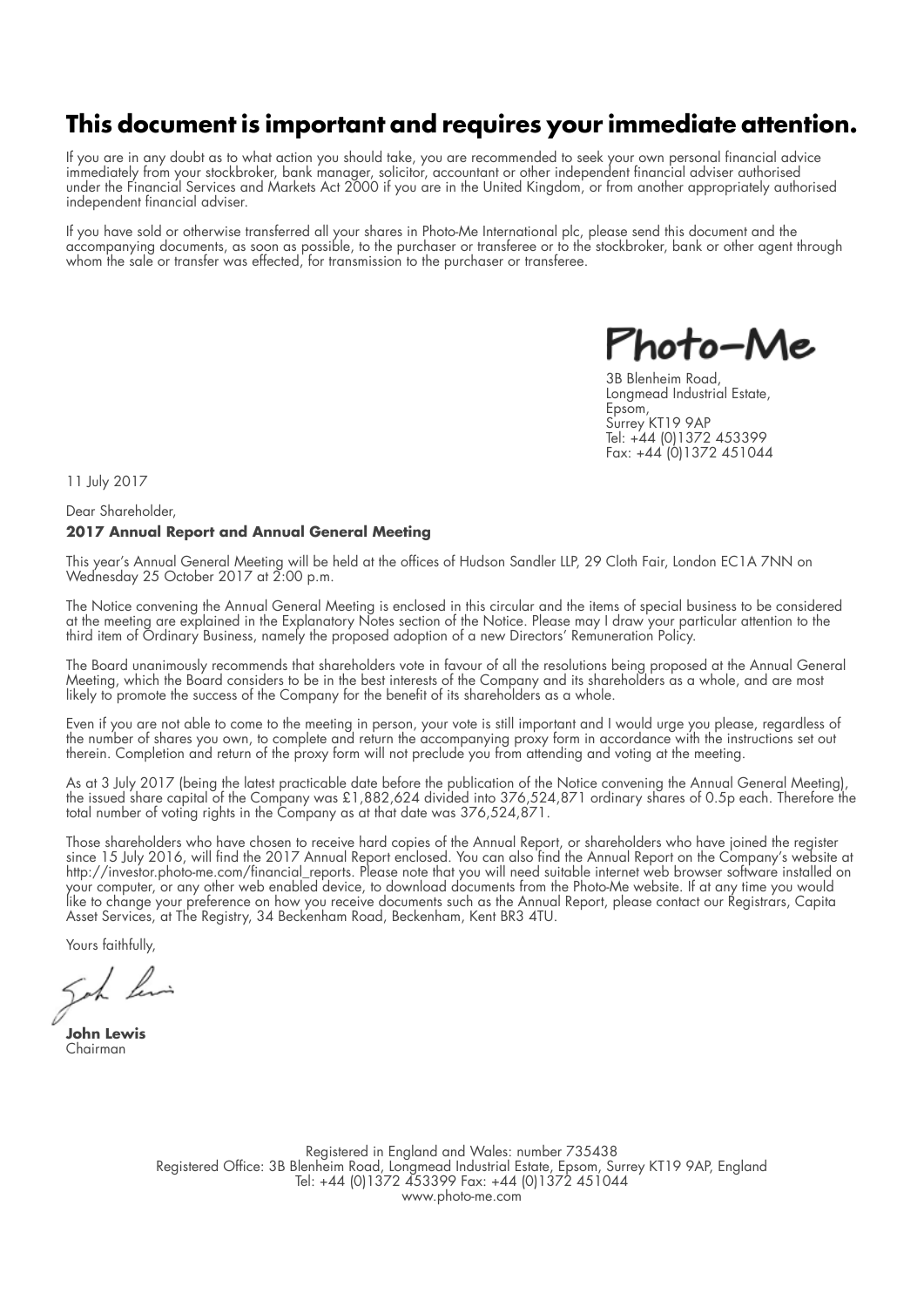# **Notice of Annual General Meeting**

NOTICE IS HEREBY GIVEN that the fifty-fifth Annual General Meeting of Photo-Me International plc (the "Company") will be held at the offices of Hudson Sandler LLP, 29 Cloth Fair, London EC1A 7NN on Wednesday 25 October 2017 at 2:00 p.m. to consider and, if thought fit, pass the following Resolutions, which will be proposed in the case of Resolutions 1 to 8, as Ordinary Resolutions, and Resolutions 9 and 10, as Special Resolutions.

## **As Ordinary Business**

Ordinary Resolutions

- 1. THAT the Company's Accounts and the Reports of the directors and the auditor for the year ended 30 April 2017 be received.
- 2. THAT the directors' remuneration report for the year ended 30 April 2017 as set out on pages 42 to 52 of the Annual Report (other than the part containing the directors' remuneration policy) be approved.
- 3. THAT the directors' remuneration policy set out on pages 43 to 46 of the directors' remuneration report for the year ended 30 April 2017 be approved, to take effect from the conclusion of this meeting.
- 4. THAT a final dividend of 3.94p per ordinary share in respect of the year ended 30 April 2017 be declared to be payable on 10 November 2017.
- 5. THAT KPMG LLP be re-appointed auditor of the Company to hold office from the conclusion of the meeting until the conclusion of the next general meeting at which accounts are laid before the Company.
- 6. THAT the directors of the Company be authorised to fix the remuneration of the auditor.
- 7. THAT Mr John Lewis be re-elected as a director.

### **As Special Business**

Ordinary Resolution

- 8. THAT the directors be generally and unconditionally authorised in accordance with Section 551 of the Companies Act 2006 (the "Act") to allot shares in the Company and to grant rights to subscribe for or convert any security into shares in the Company:
	- (i) up to an aggregate nominal amount of £627,541(such amount to be reduced by any allotments or grants made under paragraph 8 (ii) below in excess of such sum); and
	- (ii) in so far as such shares comprise equity securities (as defined in section 560 of the Act) up to a nominal amount of £1,255,083 (such amount to be reduced by any allotment made under paragraph 8 (i) above) in connection with an offer by way of a rights issue:
		- (a) to ordinary shareholders in proportion (as nearly as may be practicable) to their existing holdings; and
		- (b) to holders of other equity securities as required by the rights of those securities or as the directors otherwise consider necessary,

and so that the directors may impose any limits or restrictions and make any arrangements which they consider necessary or appropriate to deal with treasury shares, fractional entitlements, record dates, legal, regulatory or practical problems in, or under the laws of, any territory or any other matter. This authority shall expire at the earlier of the conclusion of the next Annual General Meeting of the Company or 15 months from the date this Resolution is passed (unless previously renewed, varied or revoked by the Company in general meeting), provided that the Company may make offers and enter into agreements before this authority expires which would, or might, require equity securities to be allotted or subscription or conversion rights to be granted after the authority ends and the directors may allot equity securities or grant rights to subscribe for or convert securities into ordinary shares under any such offer or agreement as if the authority had not expired.

#### Special Resolutions

- 9. THAT, subject to the passing of Resolution 8 above, the directors be empowered, pursuant to Sections 570 and 573 of the Act, to allot equity securities (within the meaning of Section 560 of the Act) for cash, pursuant to the authority conferred on them by Resolution 8 above, and to sell ordinary shares in the capital of the Company which are held by the Company in treasury, as if Section 561 of the Act did not apply to any such allotment or sale PROVIDED THAT this power shall be limited to:
	- (i) the allotment of equity securities and the sale of treasury shares for cash in connection with an offer of, or invitation to apply for equity securities (but in the case of the authority granted under paragraph (ii) of Resolution 8, by way of a rights issue only):
		- (a) to ordinary shareholders in proportion (as nearly as may be practicable) to their existing holdings; and
		- (b) to holders of other equity securities as required by the rights of those securities or as the directors otherwise consider necessary,

but subject to such exclusions or other arrangements as the directors may deem necessary or appropriate to deal with fractional entitlements, treasury shares, record dates, or legal, regulatory or practical difficulties which may arise in or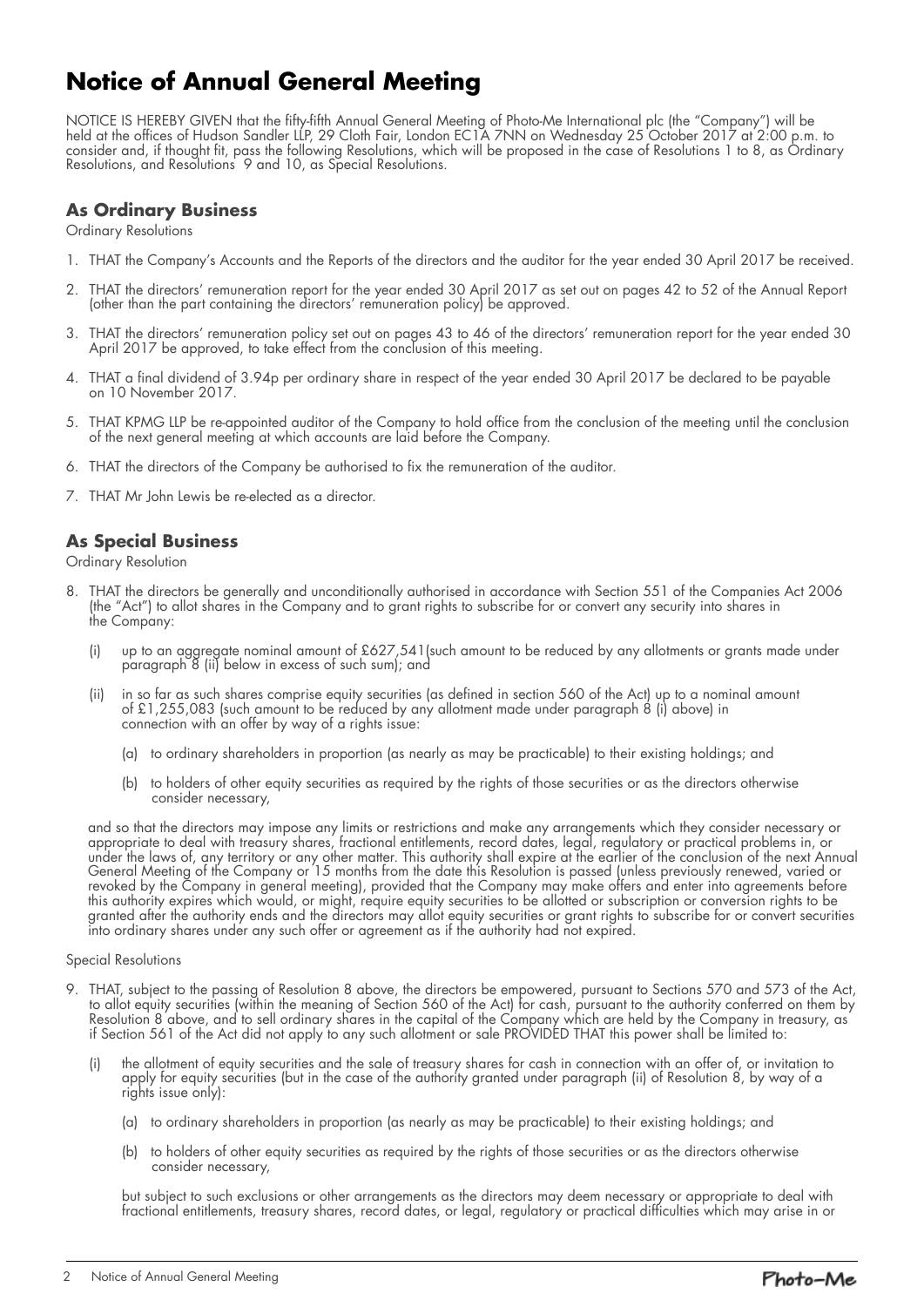under the laws of any territory, or the requirements of any regulatory body or stock exchange or any other matter whatsoever; and

(ii) the allotment of equity securities or sale of treasury shares (otherwise the pursuant to paragraph (i) of this Resolution) to any person up to an aggregate nominal amount of £94,131 being equal to 5% of the issued ordinary share capital of the Company as at 3 July 2017.

The power hereby conferred on the directors by this Resolution shall (unless previously revoked or renewed by Special Resolution of the Company) cease to have effect when the authority under Resolution 8 above is revoked or would (if not renewed) expire, save that the Company may, before the power given by this Resolution expires, make an offer or agreement which would or might require equity securities to be allotted or treasury shares to be sold for cash after such expiry and the directors may allot equity securities or sell treasury shares for cash pursuant to such offer or agreement as if the power conferred by this Resolution had not expired.

- 10. THAT the Company be generally and unconditionally authorised in accordance with Section 701 of the Act to make market purchases (within the meaning of Section 693(4) of the Act) of ordinary shares of 0.5p each in the Company provided that:
	- (i) the maximum aggregate number of ordinary shares hereby authorised to be purchased is 37,652,487, representing 10% of the issued ordinary share capital of the Company as at 3 July 2017;
	- (ii) the minimum price, exclusive of expenses, which the Company may pay for each ordinary share is its nominal value;
	- (iii) the maximum price, exclusive of expenses, which the Company may pay for an ordinary share shall be, in respect of an ordinary share contracted to be purchased on any day, the higher of:
		- (a) an amount which is not more than 5% above the average of the closing middle market quotations for an ordinary share (derived from the London Stock Exchange Daily Official List) for the five business days immediately preceding the date on which that ordinary share is contracted to be purchased, or
		- (b) the higher of the price of the last independent trade or the highest current independent bid on the London Stock Exchange as stipulated by the Regulatory Technical Standards adopted by the European Commission under Article 5(6) of the EU Market Abuse Regulation 2014; and
	- (iv) unless renewed, the authority conferred by this Resolution shall expire either at the conclusion of the next Annual General Meeting of the Company or on the expiry of 15 months from the passing of this Resolution, whichever is the first to occur, save that the Company may, before such expiry, enter into a contract or contracts to purchase ordinary shares which would or might be executed wholly or partly after such expiry and make purchases of ordinary shares in pursuance of such contract or contracts.

By order of the Board

#### **Del Mansi**

Company Secretary

#### **Photo-Me International plc**

3B Blenheim Road, Longmead Industrial Estate, Epsom, Surrey KT19 9AP

11 July 2017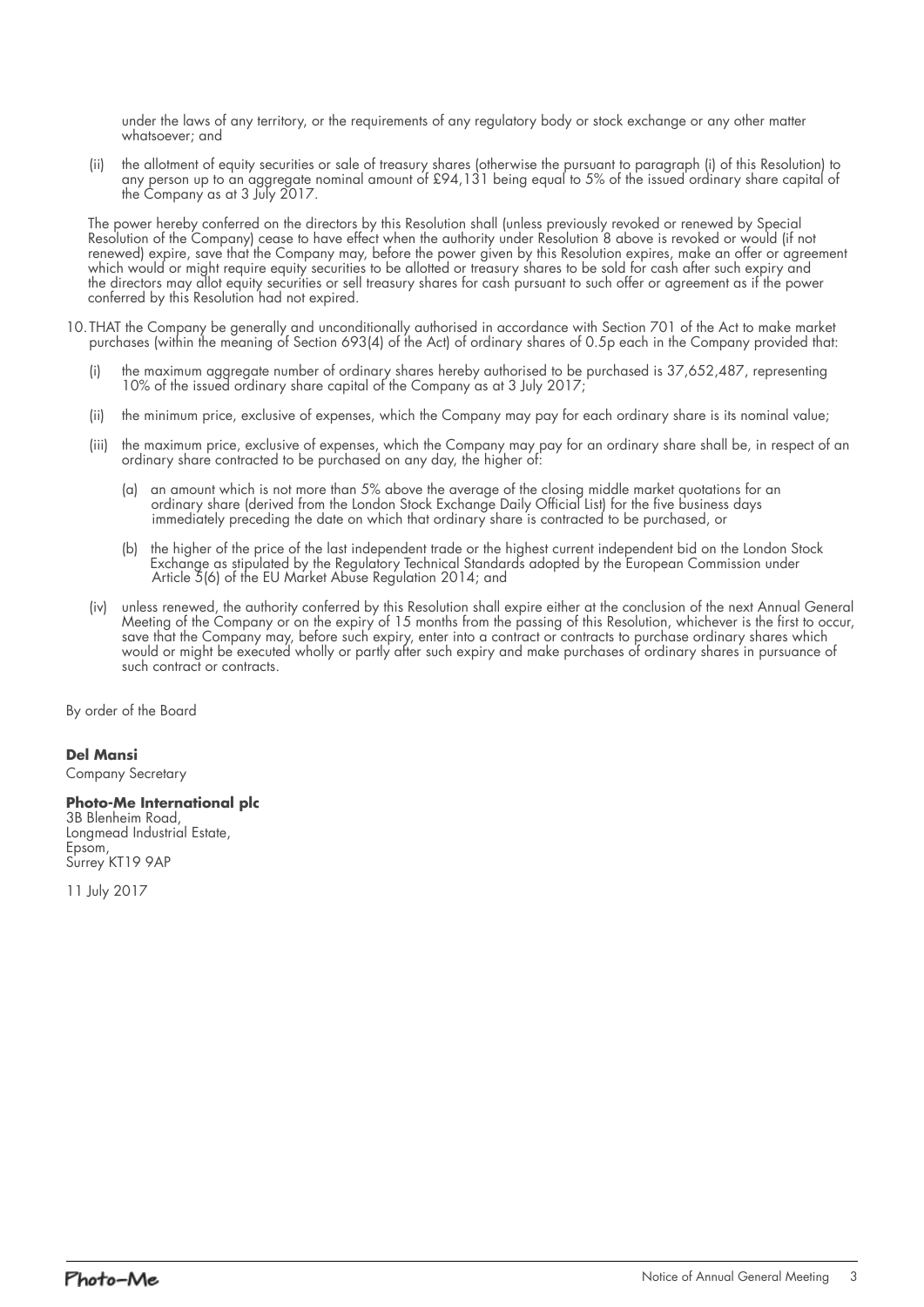# **Explanatory Notes**

## **Attendance and voting**

A member entitled to attend and vote is entitled to appoint one or more proxies to attend, to speak, and to vote instead of him or her. A member may appoint more than one proxy in relation to the Annual General Meeting provided that each proxy is appointed to exercise the rights attached to a different share or shares held by that member. A proxy need not be a member of the Company. To be valid, the proxy form and any power of attorney or other authority under which it is executed (or a duly certified copy of such power of attorney or other authority) must be lodged with the Company's registrars, Capita Asset Services, PXS 1, 34 Beckenham Road, Beckenham, Kent BR3 4ZF not less than 48 hours before the time fixed for the meeting (or any adjournment thereof), no account being taken of any part of a day that is not a working day. A proxy form is supplied with this Notice. Completion and return of the proxy form will not preclude a member from attending, speaking, and voting in person at the meeting should he or she subsequently decide to do so. A member can only appoint a proxy using the procedures set out in these explanatory notes and in the notes on the proxy form.

Pursuant to Regulation 41 of the Uncertificated Securities Regulations 2001, the Company specifies that only those members registered in the register of members of the Company as at the close of business on 23 October 2017 (or, in the case of an adjournment, the close of business on the day which is two working days before the time of the adjourned meeting) shall be entitled to attend and vote at the meeting in respect of the number of shares registered in their name at that time. Changes to entries on the register of members after the close of business on 23 October 2017 (or, in the case of an adjournment, the close of business on the day which is two working days before the time of the adjourned meeting) shall be disregarded in determining the rights of any person to attend, speak or vote at the meeting.

If you are not a member of the Company but you have been nominated by a member of the Company under Section 146 of the Act to enjoy information rights (a "Nominated Person"), you do not have a right to appoint any proxies under the procedures set out above. If you are a Nominated Person, you may have a right under an agreement between you and the member of the Company who has nominated you to have information rights (the "Relevant Member") to be appointed or to have someone else appointed as a proxy for the meeting. If you either do not have such a right or if you have such a right but do not wish to exercise it, you may have a right under an agreement between you and the Relevant Member to give instructions to the Relevant Member as to the exercise of voting rights. Your main point of contact in terms of your investment in the Company remains the Relevant Member (or, perhaps, your custodian or broker) and you should continue to contact them (and not the Company) regarding any changes or queries relating to your personal details and your interest in the Company (including any administrative matters). The only exception to this is where the Company expressly requests a response from you.

A corporation which is a member can appoint one or more corporate representatives who may exercise, on its behalf, all its powers as a member provided that no more than one corporate representative exercises powers over the same share.

In the case of joint holders, where more than one of the joint holders purports to appoint a proxy, only the appointment submitted by the most senior holder will be accepted. Seniority is determined by the order in which the names of the joint holders appear in the Company's register of members in respect of the joint holding (the first-named being the most senior).

Copies of the following documents are available for inspection at the Registered Office of the Company at any time during

normal business hours on any weekday (excluding Saturdays, Sundays and public holidays) from the date of this Notice until the conclusion of the Annual General Meeting, and will also be available for inspection at the place of the Annual General Meeting from 15 minutes before the meeting until its conclusion:

- register of interests of directors in the share capital of the Company;
- (ii) service contracts of executive directors; and
- (iii) letters of appointment of the non-executive directors.

Any member attending the meeting has the right to ask questions. The Company must cause to be answered any such question relating to the business being dealt with at the meeting but no such answer need be given if:

- (i) to do so would interfere unduly with the preparation for the meeting or involve the disclosure of confidential information;
- (ii) the answer has already been given on a website in the form of an answer to a question; or
- (iii) it is undesirable in the interests of the Company or the good order of the meeting that the question be answered.

Members should note that it is possible that, pursuant to requests made by members of the Company under Section 527 of the Act, the Company may be required to publish on a website a statement setting out any matter relating to:

- (i) the audit of the Company's accounts (including the auditor's report and the conduct of the audit) that are to be laid before the Annual General Meeting; or
- (ii) any circumstance connected with an auditor of the Company ceasing to hold office since the previous meeting at which annual accounts and reports were laid in accordance with Section 437 of the Act.

The Company may not require the members requesting any such website publication to pay its expenses in complying with Sections 527 or 528 of the Act. Where the Company is required to place a statement on a website under Section 527 of the Act, it must forward the statement to the Company's auditor not later than the time when it makes the statement available on the website. The business which may be dealt with at the Annual General Meeting includes any statement that the Company has been required under Section 527 of the Act to publish on a website.

### **Voting using CREST's electronic proxy appointment service**

CREST members who wish to appoint a proxy or proxies by utilising the CREST electronic proxy appointment service may do so for the meeting and any adjournment(s) of it by using the procedures described in the CREST Manual (available via www.euroclear.com). CREST Personal Members or other CREST sponsored members, and those CREST members who have appointed a voting service provider(s), should refer to their CREST sponsor or voting service provider(s), who will be able to take the appropriate action on their behalf.

In order for a proxy appointment made by means of CREST to be valid, the appropriate CREST message (a "CREST Proxy Instruction") must be properly authenticated in accordance with Euroclear UK & Ireland Limited's ("EUI") specifications and must contain the information required for such instructions, as described in the CREST Manual. The message must be transmitted so as to be received by the issuer's agent RA10 by noon on 23 October 2017. For this purpose, the time of receipt will be taken to be the time (as determined by the timestamp applied to the message by the CREST Applications Host) from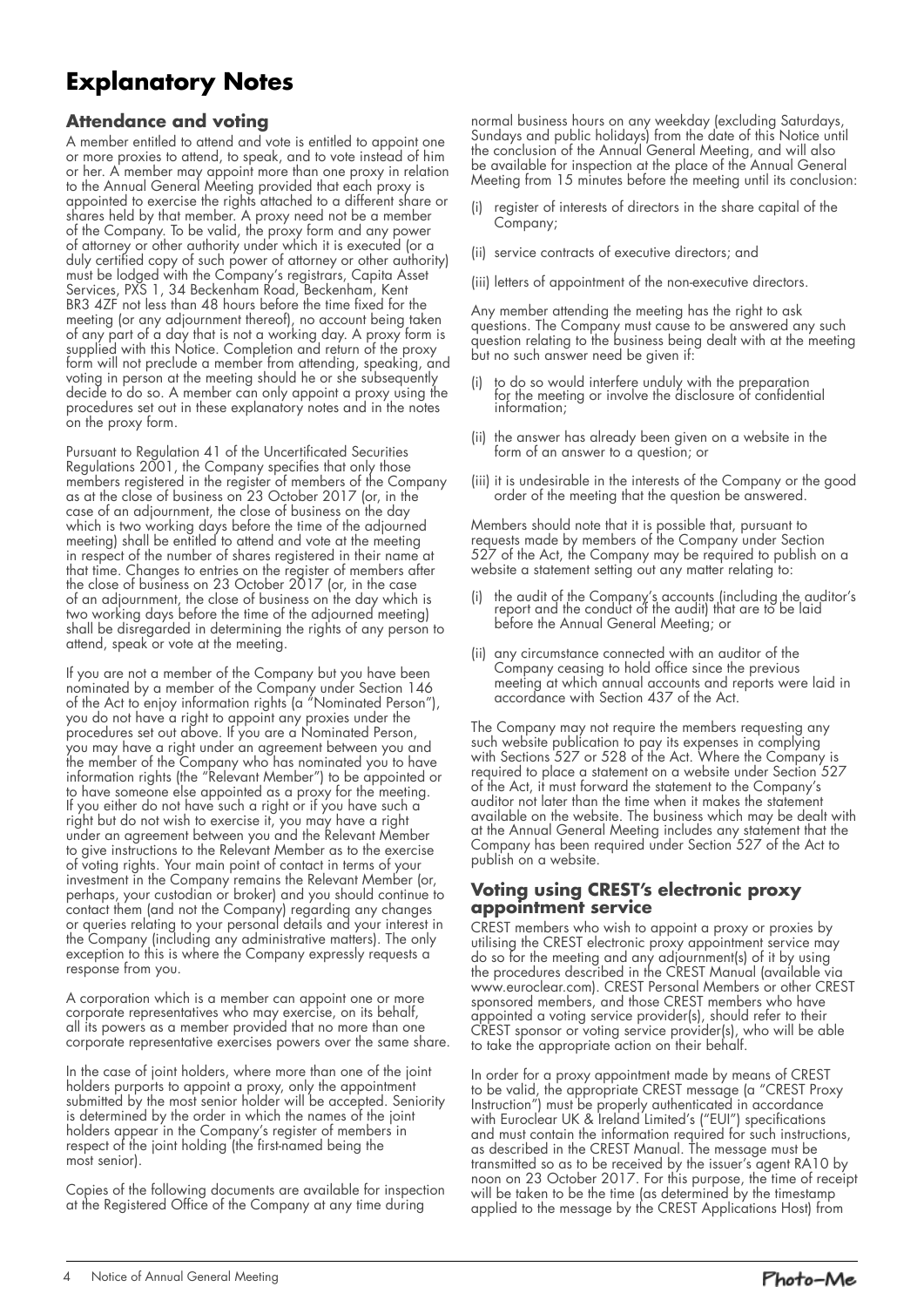which the issuer's agent is able to retrieve the message by enquiry to CREST in the manner prescribed by CREST.

CREST members and, where applicable, their CREST sponsors or voting service providers should note that EUI does not make available special procedures in CREST for any particular messages. Normal system timings and limitations will therefore apply in relation to the input of CREST Proxy Instructions. It is the responsibility of the CREST member concerned to take (or, if the CREST member is a CREST personal member or sponsored member or has appointed a voting service provider(s), to procure that his CREST sponsor or voting service provider(s) take(s)) such action as shall be necessary to ensure that a message is transmitted by means of the CREST system by any particular time. In this connection, CREST members and, where applicable, their CREST sponsors or voting service providers are referred, in particular, to those sections of the CREST Manual concerning practical limitations of the CREST system and timings.

CREST personal members or other CREST sponsored members, and those CREST members who have appointed voting service provider(s) should contact their CREST sponsors or voting service provider(s) for assistance with appointing proxies via CREST. For further information on CREST procedures, limitations and system timings please refer to the CREST Manual (available from https://www.euroclear.com/site/public/EUI). The Company may treat as invalid a proxy appointment sent by CREST in the circumstances set out in Regulation 35(5)(a) of the Uncertificated Securities Regulations 2001.

#### **Members' right to require circulation of a resolution to be proposed at the Annual General Meeting**

Under Section 338 of the Act, a member or members meeting the qualification criteria set out below, may, subject to conditions, require the Company to give to members notice of a resolution which may properly be moved and is intended to be moved at that meeting. The conditions are that:

- the resolution must not, if passed, be ineffective (whether by reason of inconsistency with any enactment or the Company's constitution or otherwise);
- (ii) the resolution must not be defamatory of any person, frivolous or vexatious;
- (iii) the request:
	- (a) may be in hard copy form or in electronic form (see note on "Submission of hard copy and electronic riore on bobinium
	- (b) must identify the resolution of which notice is to be given by either setting out the resolution in full or, if supporting a resolution sent by another member, clearly identifying the resolution which is being supported;
	- (c) must be authenticated by the person or persons making it (see below); and
	- (d) must be received by the Company not later than six weeks before the Annual General Meeting.

#### **Members' right to have a matter of business dealt with at the Annual General Meeting**

Under Section 338A of the Act, a member or members meeting the qualification criteria set out below, may, subject to conditions, require the Company to include in the business to be dealt with at the meeting a matter (other than a proposed resolution) which may properly be included in the business (a "matter of business").

The conditions are that:

- (i) the matter of business must not be defamatory of any person, frivolous or vexatious;
- (ii) the request:
	- (a) may be in hard copy form or in electronic form (see below);
	- (b) must identify the matter of business by either setting it out in full or, if supporting a statement sent by another member, clearly identify the matter of business which is being supported;
	- (c) must be accompanied by a statement setting out the grounds for the request;
	- (d) must be authenticated by the person or persons making it (see below); and
	- (e) must be received by the Company not later than six weeks before the Annual General Meeting.

## **Members' qualification criteria**

In order to be able to exercise the members' right to require:

- (i) circulation of a resolution to be proposed at the Annual General Meeting;
- (ii) the Company to publish audit concerns; or
- (iii) a matter of business to be dealt with at the meeting, the relevant request must be made by:
	- (a) a member or members having a right to vote at the meeting and holding at least 5% of total voting rights of the Company; or
	- (b) at least 100 members having a right to vote at the meeting and holding, on average, at least £100 of paid up share capital.

#### **Submission of hard copy and electronic requests**

Where you, being a member or members, wish to request the Company to:

- (i) circulate a resolution to be proposed at the Annual General Meeting;
- (ii) include a matter of business to be dealt with at the Annual General Meeting; or
- (iii) publish audit concerns;

such requests must be made in accordance with one of the following ways:

- (a) hard copy request which is signed by you, states your full name and address and is sent to Photo-Me International plc, 3B Blenheim Road, Longmead Industrial Estate, Epsom, Surrey KT19 9AP for the attention of the Company Secretary, Del Mansi; or
	- (b) a request which states your full name and address, and is sent by e-mail to IR@photo-me.co.uk. Please state "AGM 2017" in the subject line of the e-mail.

You may not use any electronic address provided either in this Notice of Annual General Meeting or the Chairman's letter in respect of the appointment of a proxy or variation or revocation of proxy voting instructions.

A copy of this Notice and information regarding the meeting, including the information required by Section 311A of the Act, can be found at www.photo-me.com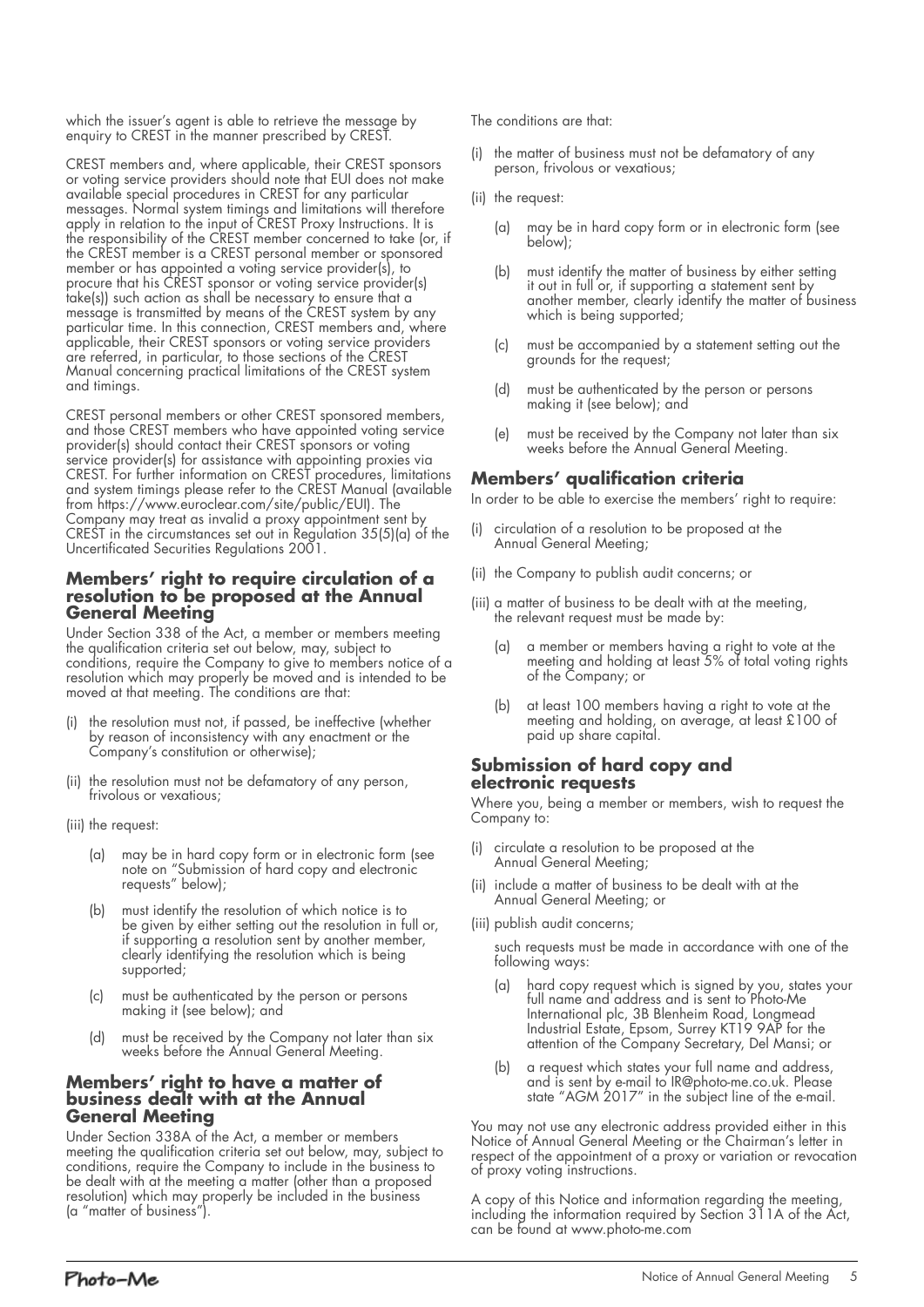# **Explanatory Notes** to the Business of the Annual General Meeting

Resolutions 1 to 8 are Ordinary Resolutions, which will be passed if more than 50% of the votes cast are in favour.

#### **Resolution 1: To receive the 2017 Annual Report**

The directors will present to the Annual General Meeting ("AGM") the Accounts and the Reports of the directors and the auditor for the year ended 30 April 2017. These are contained in the Company's Annual Report. Shareholders may raise any questions on the 2017 Annual Report under this resolution.

### **Resolution 2: Approval of the Directors' Remuneration Report**

The purpose of Resolution 2 is to seek the approval of the Directors' Remuneration Report for the year ended 30 April 2017, excluding the part of the report which sets out the Directors' Remuneration Policy. The report is set out on pages 43 to 46 of the 2017 Annual Report. This resolution is advisory in nature and no individual director's remuneration is dependent on it.

#### **Resolution 3: Approval of the remuneration policy**

The Companies Act 2006 (the "Act") requires the Company to seek shareholder approval of the remuneration policy every three years. This is a binding policy and, after it takes effect, the directors will not be entitled to remuneration unless such remuneration is consistent with the approved policy from time to time or shareholders otherwise approve the remuneration. Approval of the policy is sought in resolution 3 and, if approved, the policy will take effect from the end of the AGM. The Company is then required to seek shareholder approval of a remuneration policy at least every three years.

## **Resolution 4: To declare a final dividend**

The final dividend of 3.94p per ordinary share is recommended by the directors for shareholders on the register at the close of business on 13 October 2017. The ex-dividend date will be 12 October 2017. If Resolution 4 is approved, the dividend will be paid on 10 November 2017.

## **Resolution 5: Appointment of auditor**

This Resolution proposes the re-appointment of the Company's existing auditor, KPMG LLP. The Company is required to appoint an auditor at each general meeting at which accounts are presented, to hold office until the next AGM.

#### **Resolution 6: Authorising directors to fix the remuneration of the auditor**

This Resolution authorises the directors, in accordance with standard practice, to determine the remuneration of the auditor.

## **Resolution 7: Re-election of Mr John Lewis**

The Company's Articles of Association require that any director appointed by the Board retires and seeks re-appointment at the first AGM following their appointment and that all directors stand for re-appointment every three years. The UK Corporate Governance Code to which the Company is subject also requires non-executive directors who have served longer than nine years to be subject to annual re-election. Mr Lewis joined the Board in July 2008 and was appointed Chairman in May 2010. He is Chairman of the Nomination Committee and a member of the Audit and Remuneration Committees. Currently he is a consultant to Eversheds Sutherland LLP (as it now is), and a director of an AIM-traded company, Prime People plc, as well as of various private companies. Mr Lewis was previously a practising solicitor and partner in Lewis, Lewis and Co. which became part of Eversheds Sutherland LLP (as it now is) after a series of mergers. Mr Lewis also previously served as chairman of Cliveden Plc and Principal Hotels plc, and as vice chairman of John D Wood & Co plc and Pubmaster Group Ltd.

Mr Lewis wishes to stand for re-appointment. The Nomination Committee (with Mr Lewis abstaining) considers that Mr Lewis is independent and that, following formal performance evaluation, his performance remains effective especially with regard to his responsibilities as Chairman of the Board and as a member of other Board Committees. The Board recommends his re-election as a director.

#### **Resolution 8: General authority to allot shares**

Under section 551 of the Act, the directors may only allot shares or grant rights to subscribe for, or convert any security into, shares if authorised to do so by shareholders in a general meeting.

The existing authority provided at last year's AGM to allot shares in this way expires at the conclusion of this year's AGM. Consequently, this Resolution seeks to renew the authority for a further period until the earlier of the conclusion of next year's AGM or 15 months from the date this Resolution is passed (unless previously renewed, varied or revoked by the Company in general meeting).

The aggregate nominal value which can be allotted under the authority set out in paragraph (i) of the Resolution is limited to £627,541, which represents approximately one-third of the Company's issued ordinary share capital as at 3 July 2017, being the latest practicable date before the publication of this Notice of AGM (hereinafter called the "Latest Practicable Date").

In accordance with guidance issued by The Investment Association, the authority in paragraph (ii) of the Resolution permits the directors to allot shares, or to grant rights to subscribe for, or convert any security into, shares in the Company only in connection with a rights issue, up to a nominal value of £1,255,083, as reduced by the nominal amount of any shares issued under paragraph (i) of the Resolution. This amount (before any reduction) represents approximately two-thirds of the Company's issued ordinary share capital as at the Latest Practicable Date.

The directors have no present intention of exercising this authority, which would expire at the conclusion of the next AGM or, if earlier, 15 months from the date on which the Resolution is passed, other than (under paragraph (i)) in respect of the Company's share option schemes. This authority supersedes all previous authorities and the directors intend to seek its renewal at next year's AGM.

At the date of this Notice, no shares are held by the Company in Treasury.

Resolutions 9 and 10 are Special Resolutions which will be passed if at least 75% of the votes cast are in favour.

#### **Resolution 9: Disapplication of pre-emption rights**

The effect of Resolution 9, if passed, would be to enable the directors to issue shares for cash on a rights issue (or other pre-emptive offer) up to the maximum permitted by Resolution 8. It would also enable the directors to issue shares for cash (or sell shares held as treasury shares) up to an aggregate nominal amount not exceeding £94,131 (being equal to 5% of the Company's issued ordinary share capital as at the Latest Practicable Date) without first offering them to existing shareholders on a proportional basis. In respect of this aggregate nominal amount, the directors confirm their intention to follow the provisions of the Pre-emption Group's Statement of Principles regarding: (i) cumulative usage of authorities within a rolling three-year period without prior consultation with shareholders, and (ii) issuing no more than 5% of the ordinary share capital on a non-pre-emptive basis in any one year.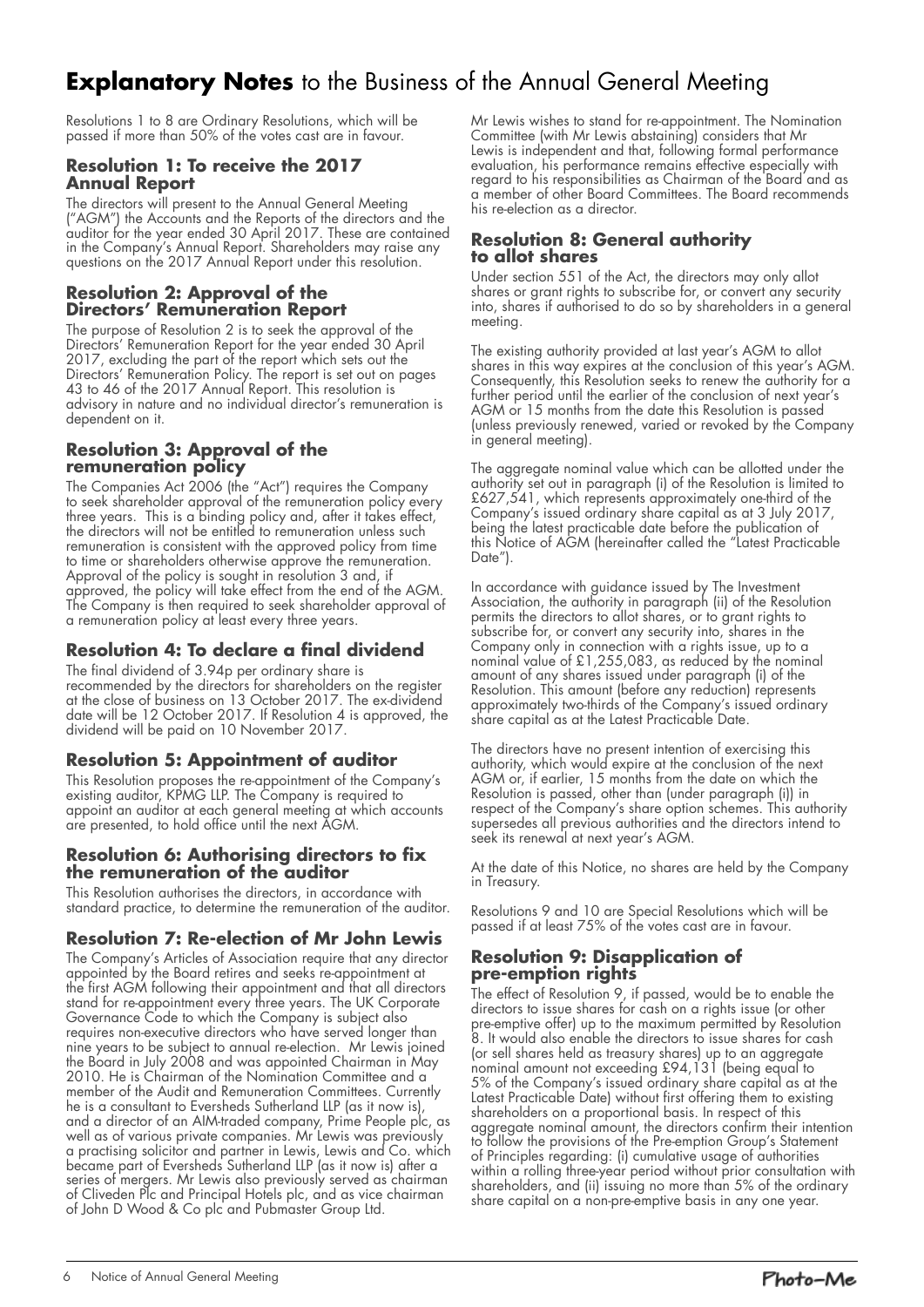Therefore over a rolling three-year period, except pursuant to a rights issue or pre-emptive offer, this disapplication shall not exceed 7.5% of the issued ordinary share capital without prior consultation with shareholders. Unless renewed, this power would expire when the authority given by Resolution 8 to allot shares expires (whether or not renewed) or is revoked (if this is earlier) and the directors intend to seek its renewal at next year's AGM.

### **Resolution 10: Authority to purchase own shares**

Shareholder approval is being sought to renew the general authority to the Company to make market purchases of its own shares. The authority will be in respect of up to 37,652,487 ordinary shares (being equal to 10% of the Company's issued ordinary share capital as at the Latest Practicable Date) and will be effective until the conclusion of the next AGM or, if earlier, 15 months from the date on which the Resolution is passed. If granted, the authority would only be exercised if an improvement in earnings per share was expected to result and the purchase would be in the best interests of shareholders generally. The Company has no present intention to purchase its own shares.

The Company has the choice of cancelling shares which have been repurchased or of holding them as treasury shares (or a combination of both). Treasury shares are essentially shares which have been repurchased by the Company and which it is allowed to hold pending either reselling them for cash, cancelling them or, if authorised, using them for the purposes of its employee share plans. The directors believe that it is desirable for the Company to have this choice. Holding the repurchased shares as treasury shares would give the Company the ability to resell or transfer them quickly and costeffectively and would provide the Company with additional flexibility in the management of its capital base. No dividends will be paid on, and no voting rights will be exercised in respect of, treasury shares. Shares held as treasury shares will not automatically be cancelled and will not be taken into account in future calculations of earnings per share (unless they are subsequently resold or transferred out of treasury). The company did not purchase any of its shares in the year ended 30 April 2017.

The Company's issued share capital as at the Latest Practicable Date was £1,882,624 divided into 376,524,871 ordinary shares of 0.5p each. As at the Latest Practicable Date the total number of voting rights in the Company was 376,524,871.

The total number of options over ordinary shares outstanding as at the Latest Practicable Date was 5,540,000, representing approximately 1.47% of the issued share capital. If the authority to buy back shares under this Resolution were exercised in full, the total number of options to subscribe for ordinary shares outstanding as at the Latest Practicable Date would, assuming no further ordinary shares are issued, represent approximately 1.64% of the issued share capital.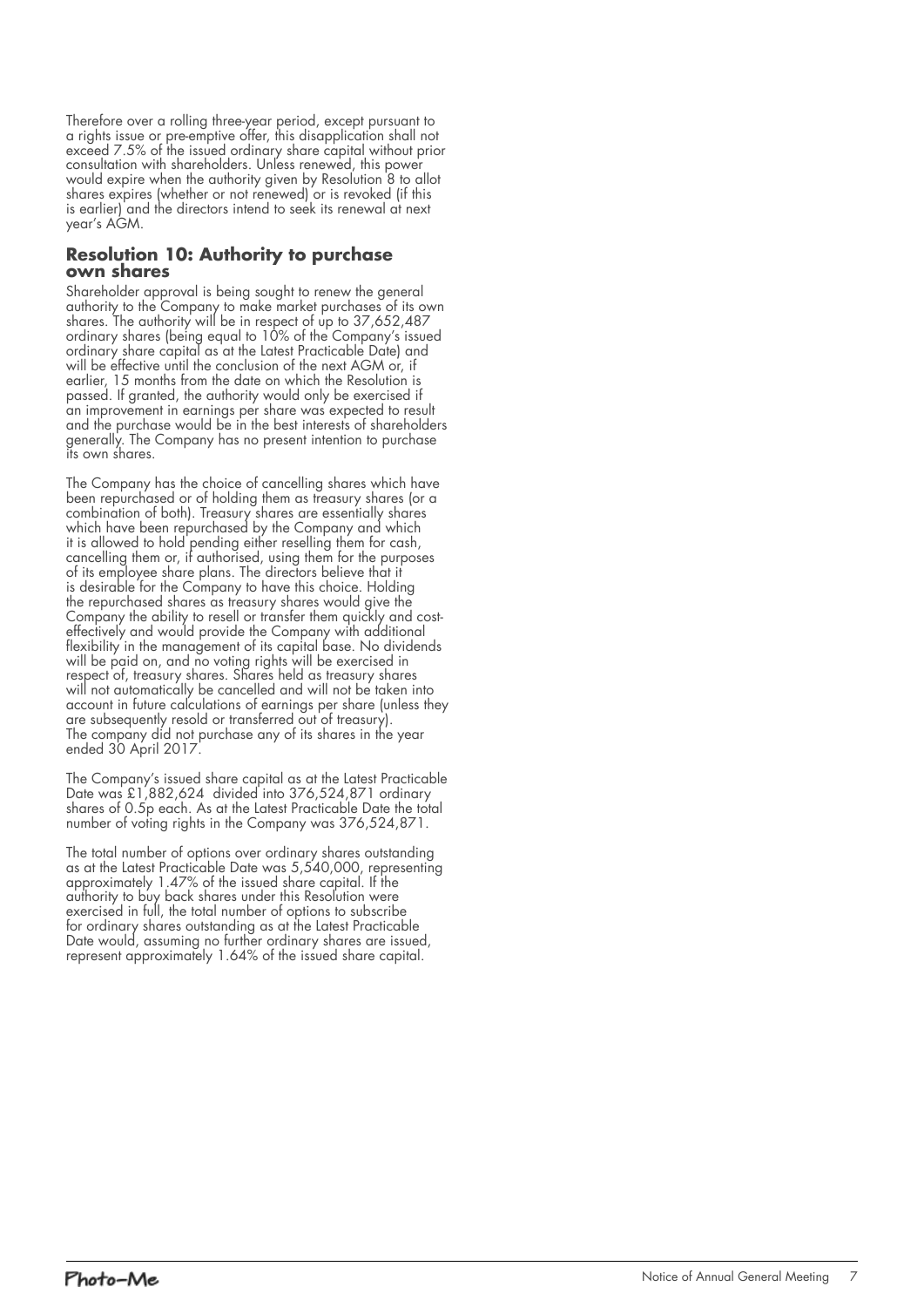# **Location of Annual General Meeting**

Location of Annual General Meeting, to be held at the offices of Hudson Sandler LLP, 29 Cloth Fair, London EC1A 7NN



### **BY CAR:**

From Aldersgate Street, turn on to Long Lane and take the first left into Cloth Street; after nine metres, take the first right on to Middle Street which then becomes Cloth Fair.

No. 29 is on the right opposite St Bartholomew's Church.

There is no parking available outside the office, however there is the NCP on Aldersgate Street or a private car park in Charterhouse Square.

## **BY TUBE:**

Barbican is the nearest tube station – Circle Line, Hammersmith & City, and Metropolitan. Farringdon is a five-minute walk away – Circle Line, Hammersmith & City, and Metropolitan.

### **BY TRAIN:**

We are a five-minute walk from Farringdon - First Capital Connect and City Thameslink, also about a fifteen-minute walk from Moorgate/Liverpool Street Stations.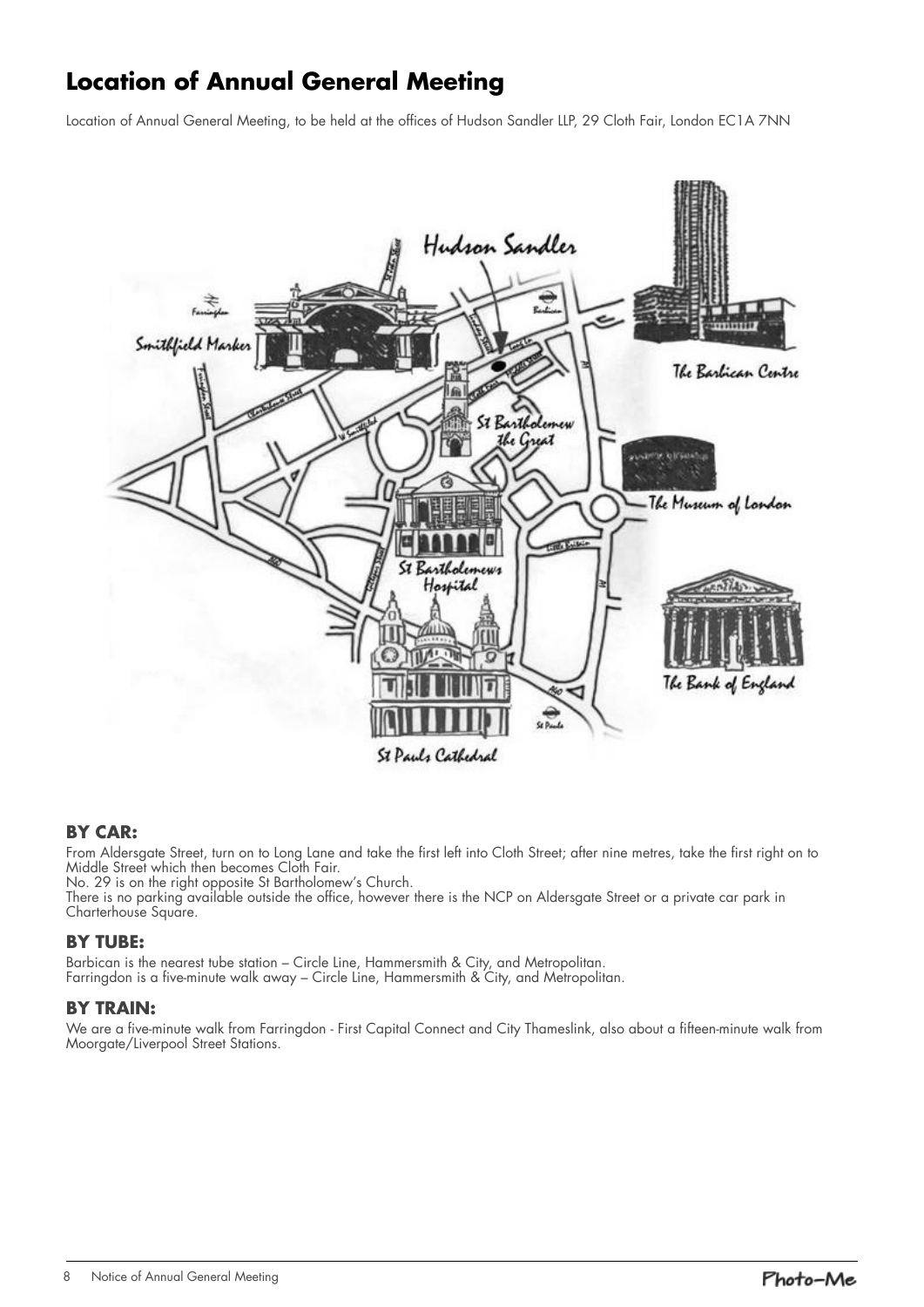# **Proxy Form** for use by members only

### **Photo-Me International plc**

(the "Company")

| I/We (BLOCK CAPITALS) |  |
|-----------------------|--|
| of (address)          |  |

being a member of the Company, hereby appoint

| Name     | No. of shares, if applicable |
|----------|------------------------------|
| of Proxy | (see Note 2)                 |

or, failing him/her, the Chairman of the meeting (see Note 2) to act as my/our proxy and on a poll to vote for me/us and on my/ our behalf at the Annual General Meeting of the Company to be held on 25 October 2017 and at any adjournment thereof.

I/We direct my/our proxy to vote as follows and otherwise as my/our proxy shall think fit:

(Please indicate with an X in the boxes below).

Please mark this box if this proxy appointment is one of multiple appointments being made (see Note 2).

| <b>Ordinary Business</b>                                                                                                                         | For  | Against | Vote<br>withheld |
|--------------------------------------------------------------------------------------------------------------------------------------------------|------|---------|------------------|
| <b>Ordinary Resolutions</b>                                                                                                                      |      |         |                  |
| 1. To receive the Accounts and Reports of the directors and the auditor<br>for the year ended 30 April 2017.                                     |      |         |                  |
| 2. To approve the directors' remuneration report for the year ended 30 April 2017.                                                               |      |         |                  |
| 3. To approve the directors remuneration policy set out in the directors' remuneration<br>report for the year ended 30 April 2017.               |      |         |                  |
| 4. To declare a final dividend for the year ended 30 April 2017 of 3.94p per share,<br>payable on 10 November 2017.                              |      |         |                  |
| 5. To re-appoint KPMG LLP as auditor.                                                                                                            |      |         |                  |
| 6. To authorise the directors to fix the remuneration of the auditor.                                                                            |      |         |                  |
| 7. To re-elect Mr Lewis as a director.                                                                                                           |      |         |                  |
| <b>Special Business</b>                                                                                                                          |      |         |                  |
| Ordinary Resolution                                                                                                                              |      |         |                  |
| 8. To authorise the directors to allot shares and grant rights to subscribe for,<br>or convert any security into, shares up to a maximum amount. |      |         |                  |
| <b>Special Resolutions</b>                                                                                                                       |      |         |                  |
| 9. To enable directors to allot shares for cash without first offering them<br>to existing shareholders.                                         |      |         |                  |
| 10. To authorise the Company to make market purchases of its own shares.                                                                         |      |         |                  |
|                                                                                                                                                  |      |         |                  |
| Signature                                                                                                                                        | Date |         | 2017             |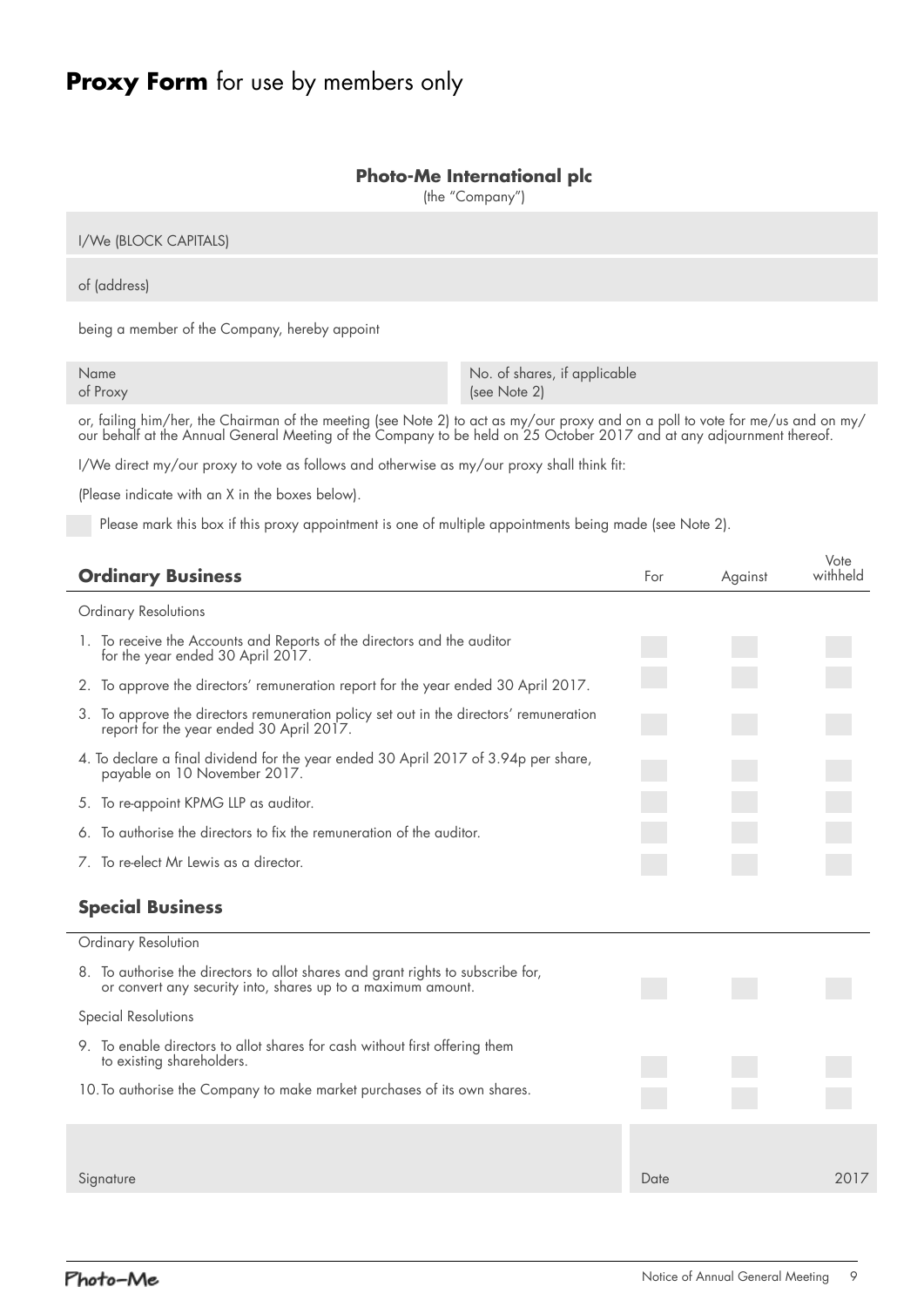# **Notes**

- 1. As a member of the Company you are entitled to appoint a proxy to exercise all or any of your rights to attend, speak, and vote at a general meeting of the Company. You can only appoint a proxy using the procedures set out in these notes. Please indicate with a cross in the appropriate box how you wish the proxy to vote. In the absence of any indication, the proxy will exercise his/her discretion as to whether, and if so how, he/she votes. To abstain from voting on a resolution, select the relevant "Vote withheld" box. A vote withheld is not a vote in law, which means that the vote will not be counted in the calculation of votes for or against the resolution. Your proxy will vote (or abstain from voting) as he or she thinks fit in relation to any other matter which is put before the meeting.
- 2. The Chairman of the meeting will act as proxy unless another proxy is desired, in which case, insert the full name of your proxy in the space provided. A proxy need not be a member of the Company but must attend the meeting in person. If you wish your proxy to make any comments on your behalf, you will need to appoint someone other than the Chairman and give them the relevant instructions directly. You may appoint more than one proxy provided each proxy is appointed to exercise rights attached to different shares. You may not appoint more than one proxy to exercise rights attached to any one share. If the proxy is being appointed in relation to less than your full voting entitlement, please enter in the box next to the proxy holder's name the number of shares in relation to which they are authorised to act as your proxy. If left blank, your proxy will be deemed to be authorised in respect of your full voting entitlement (or if this Proxy form has been issued in respect of a designated account for a shareholder, the full voting entitlement for that designated account).
- 3. To appoint more than one proxy, (an) additional Proxy form(s) may be obtained by contacting the registrar's Helpline on 0871 664 0300 (calls cost 12p per minute plus network extras; overseas telephone number +44 371 664 0300; lines are open Mon–Fri 9 a.m. – 5.30 p.m.), or you may copy this Proxy form.
- 4. Appointment of a proxy does not preclude you from attending the meeting and voting in person. If you have appointed a proxy and attend the meeting in person, your proxy appointment will automatically be terminated.
- 5. When you have completed this Proxy form, sign it and return it by pre-paid post to Business Reply Licence Service, RLUB-TBUX-EGUC, PXS 1, 34 Beckenham Road, Beckenham, BR3 4ZF or by freepost to Freepost RSBH-UXKS-LRBC, PXS 1, 34 Beckenham Road, Beckenham, BR3 4ZF. Any alteration or deletion must be signed or initialled.
- 6. In the case of a corporation, this Proxy form must be executed under its common seal or signed on its behalf by an attorney or officer of the corporation.
- 7. In the case of joint holders, the signature of any one holder will be sufficient but the names of the joint holders should be stated. The vote of the senior shall be accepted to the exclusion of the votes of other joint holders. For this purpose, seniority shall be determined by the order in which the names of such holders stand in the register of members in respect of the joint holding.
- 8. To be valid, this Proxy form and the power of attorney or other authority (if any) under which it is signed, or a duly certified copy of such power or authority, must be lodged with the Company's registrars, Capita Asset Services, Business Reply Licence Service, RLUB-TBUX-EGUC, PXS 1, 34 Beckenham Road, Beckenham, BR3 4ZF not less than 48 hours before the time of the meeting (or any adjournment thereof).
- 9. As an alternative to completing this hard-copy Proxy form, shares held in uncertificated form (i.e. in CREST) may be voted through the CREST Proxy Voting Service in accordance with procedures set out in the CREST Manual. For an electronic proxy appointment to be valid, it must be received not less than 48 hours before the time of the meeting (or any adjournment thereof).
- 10.Except as mentioned in Note 9 above, you may not use any electronic address provided in the Chairman's letter or the Notice of Annual General Meeting in respect of the appointment of a proxy or variation or revocation of proxy voting instructions.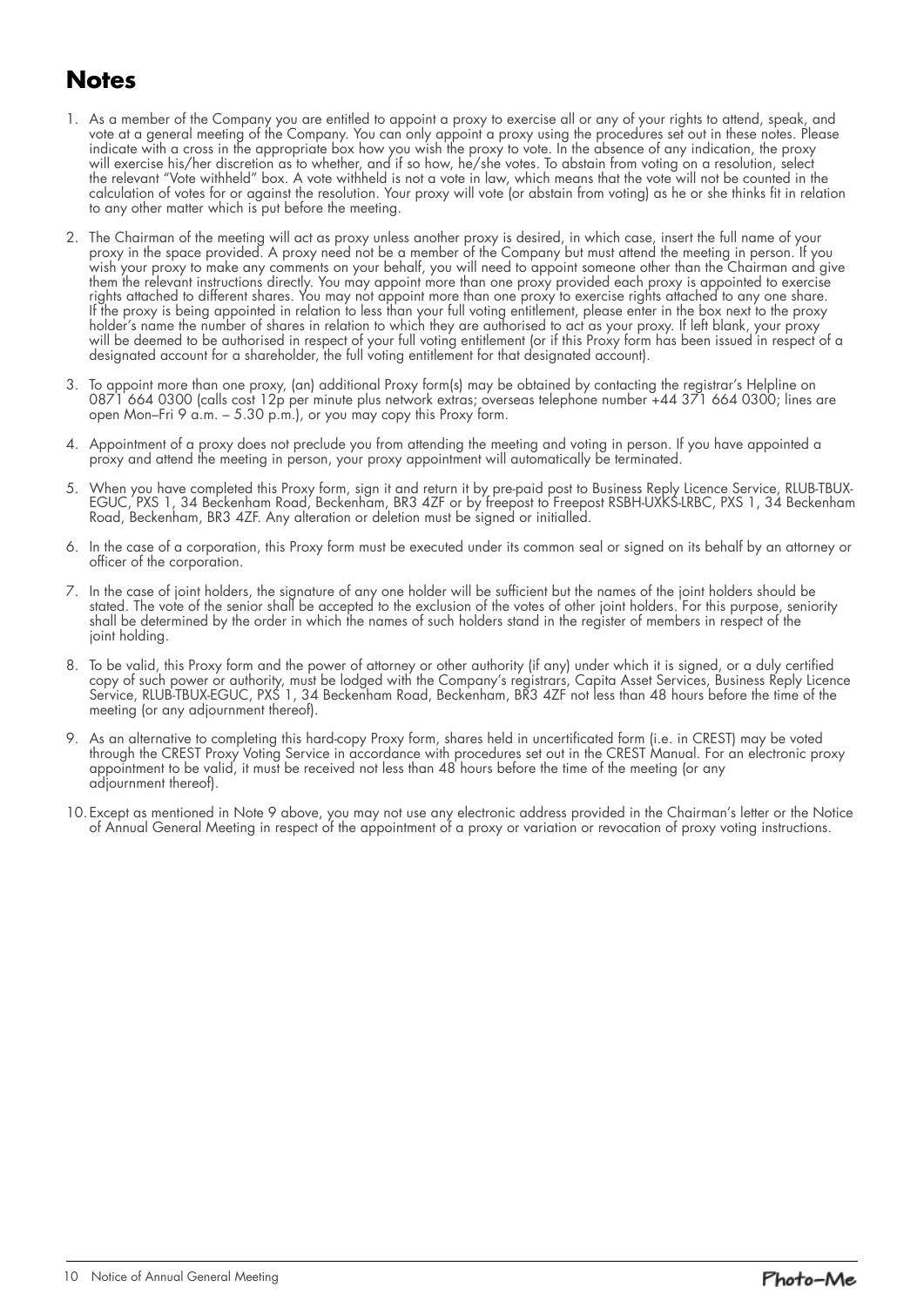| <u> 1989 - Johann Stoff, deutscher Stoff, der Stoff, der Stoff, der Stoff, der Stoff, der Stoff, der Stoff, der S</u> |  |  |
|-----------------------------------------------------------------------------------------------------------------------|--|--|
|                                                                                                                       |  |  |
|                                                                                                                       |  |  |
|                                                                                                                       |  |  |
|                                                                                                                       |  |  |
|                                                                                                                       |  |  |
|                                                                                                                       |  |  |
|                                                                                                                       |  |  |
|                                                                                                                       |  |  |
|                                                                                                                       |  |  |
|                                                                                                                       |  |  |
|                                                                                                                       |  |  |
|                                                                                                                       |  |  |
|                                                                                                                       |  |  |